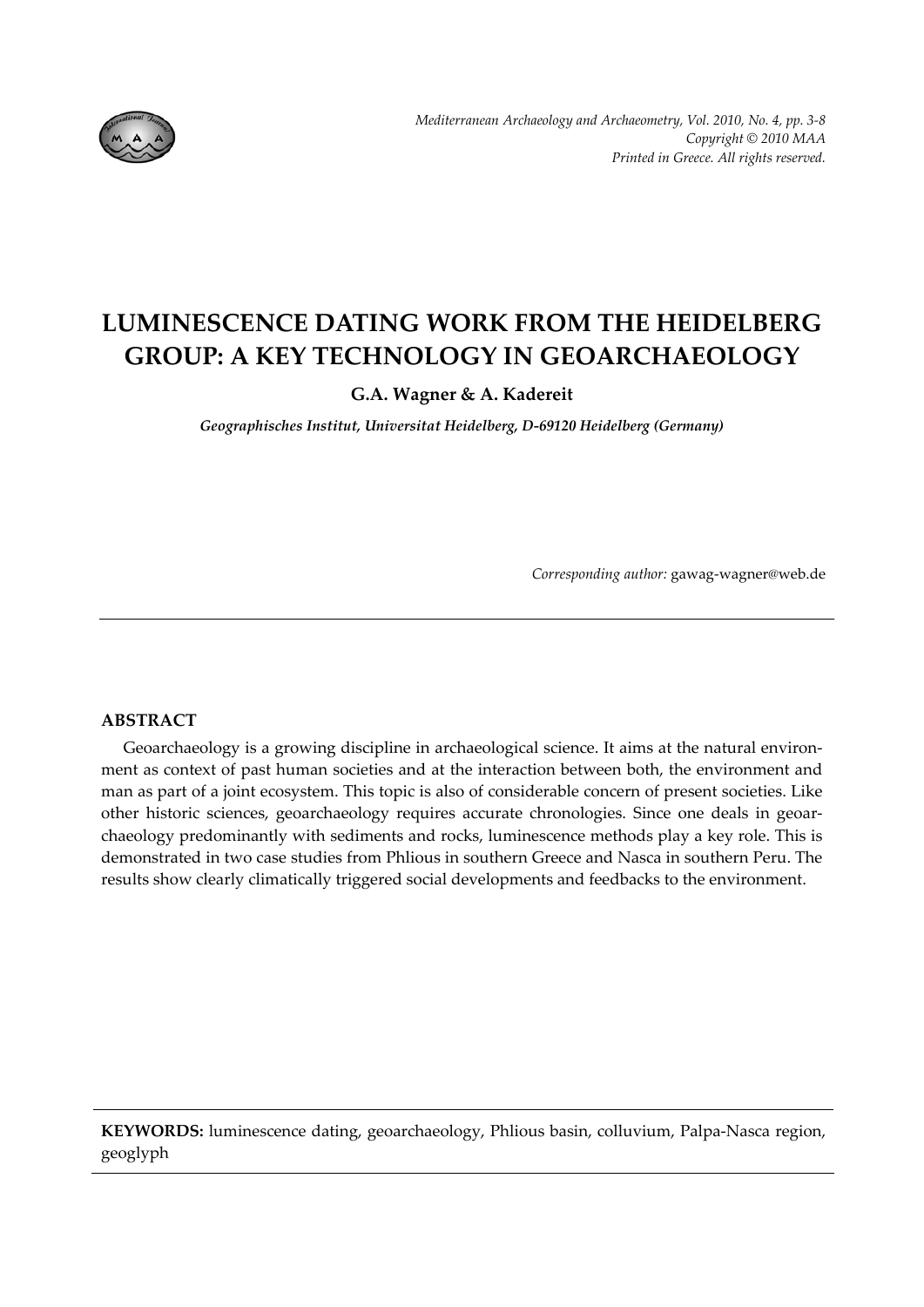#### **INTRODUCTION**

Geoarchaeology deals with the application of geoscientific methods and concepts in order to understand the development of ancient land‐ scapes as operating space of past societies. It studies inparticular the effects that the natural environment had on the development of past human cultures. During the Holocene, which comprises the last 11.5 millennia, there have been relatively long periods of environmental stability enabling the rise of high civilizations. But the Holocene has also seen severe climatic changes and other geologic hazards like catas‐ trophic volcanic eruptions and earthquakes, so one might ask whether they have contributed to the collapse or rise of ancient cultures. Another geoarchaeological research aim is to investigate to which extent ancient humans changed their environment - a topic which is of great relevance to present societies.

It is obvious that for such kind of studies the knowledge of a solid time‐frame is essential in order to recognize causes and effects as well as the rate of processes. Apart from archaeological approaches commonly the radiocarbon dating is used if organic materials are available, but in view of the predominance of clastic sediments with their inorganic minerals, such as feldspar, quartz and calcite, the luminescence techniques are indispensable. Their latest methodological developments allow novel insights in the inter‐ action between past cultures and their physical environment, which is demonstrated in two case studies.

## **PREHISTORIC SOIL EROSION IN THE BASIN OF PHLIOUS**

The first one is the basin of Phlious, located ca. 30 km southwest of Corinth, NE‐ Peloponnesus, in southern Greece. It is known for its rich archaeological remains, mainly from the classical period, but also for prehistoric ones, in particular the Mycenean tombs of Ai‐ donia. The basin floor is at an altitude of ca. 280 m above sea level (a.s.l.) and surrounded by mountains reaching up to 1600 m a.s.l.. The lower part of the basin slopes are covered by colluvial and the floor by alluvial sediments, which both are important archives for reconstructing former landscapes.

When the protecting forests were cleared by the early farmers, the freshly exposed surface became vulnerable for soil erosion. The soil ma‐ terial was washed downwards by rain‐drops splashing it away from the point of impact as well as surface runoff and deposited at the footslope. This process continued as long as the agricultural activities went on. In this way a cul‐ luvium can be considered as the correlate sedi‐ ment of agricultural land‐use further uphill. Colluvium contains characteristically ceramic sherds and small pieces of charcoal pointing to man causing the soil erosion. Some of the soil material mobilized on the slopes may be entrained to a discharging river and redeposited as alluvium in the river plain. By dating these sediments one can gain insights into changes of human land use and/or of climatic conditions at the time of their deposition. It has been shown that the dating of charcoal by C14 and ceramics by archaeological means is often only of little worth since these materials are usually rede‐ posited and give only a *terminus post quern,* whereas optically stimulated luminescence (OSL) dates the deposition of the colluvium di‐ rectly, provided there was sufficient bleaching of the feldspar and quartz grains during their down‐slope transport (Lang and Honscheidt 1999, Fuchs and Wagner 2005). The colluvium and alluvium samples were collected from trenches, drill‐holes and natural outcrops in the Phlious basin. Altogether about 120 f them were OSL‐dated. Luminescence measurements were applied to the coarse grain quartz fraction.

The ages show that colluvia were deposited already since Early Neolithic in the 7th millen‐ nium BC in a depth of 8 m below the current ground. The presence of ceramics in that depth confirms the anthropogenic influence. In 0.5 m depth the colluvium dates from the Medieval period. The depth distribution of the ages allow to calculate sedimentation rates, which indicate cultural periods when land use was intensified (Fig. 1). Apparently the sedimentation rate was very low during pre‐Neolithic time. It increased strongly with the beginning of the Neolithic, i.e. with the arrival of the first farmers. During the Chalkolithic and the Early Bronze Age it is again low, whereas during the Middle and Late Bronze Age it is high again. This wave‐like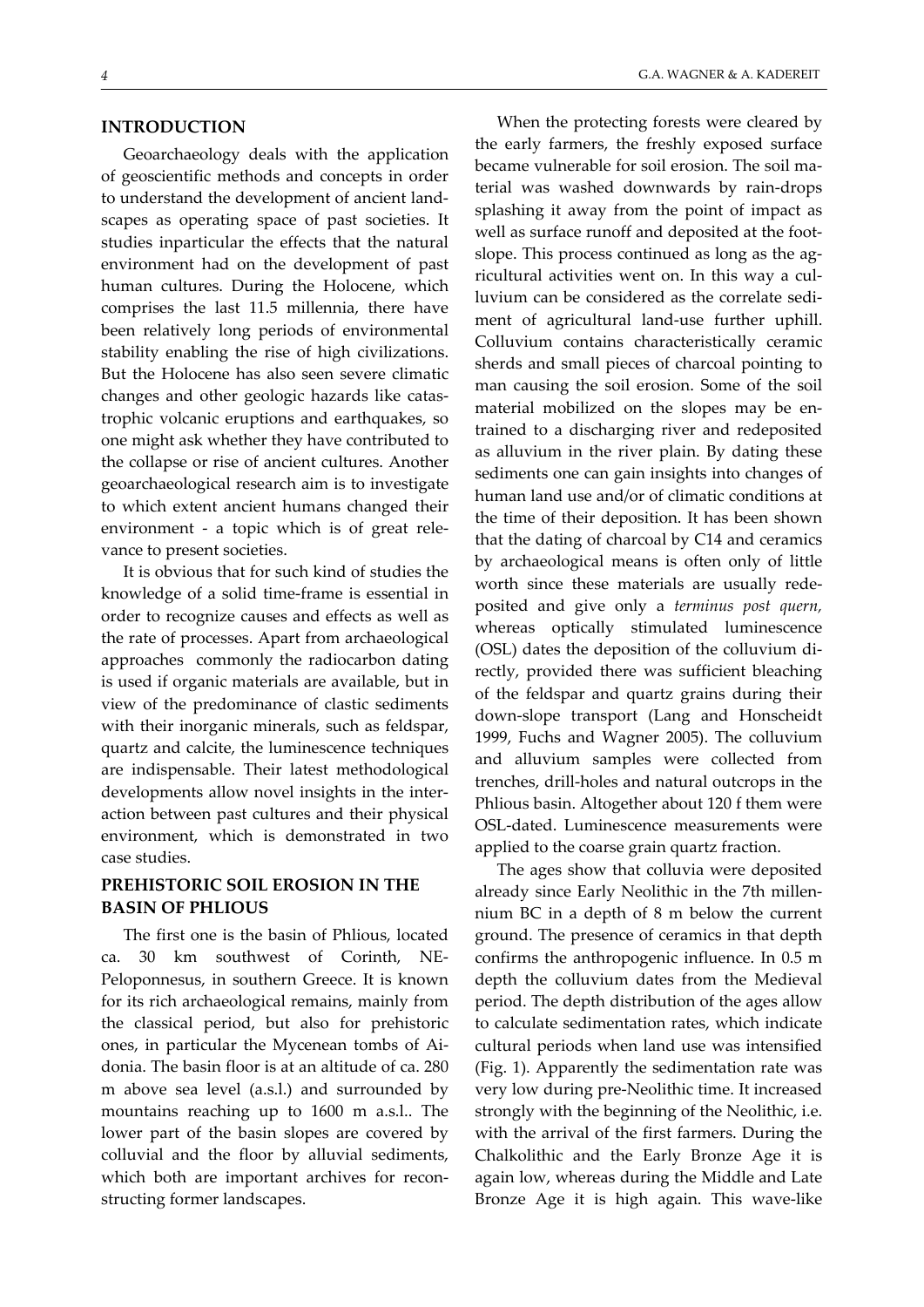structure of the sedimentation rate continues through the Early Iron Age (low), into the Clas‐ sical to Roman periods (high) and the Medieval period (low) (Casselmann et al. 2004, Fuchs et al. 2004).



**Fig. 1: Sedimentation rates of colluvia at various depths (and archaeological periods) in a 10 m deep trench at the northern foot‐slope of the Phlious basin, Peloponnesus. The rates vary from period to period. Similar patterns were found in nearby trenches. The asterix symbols indicate, that these rates are minimum values for methodological reasons (after Fuchs et al. 2004).**

Such ups and downs of colluvial formation ‐ and thus of soil erosion - over the last 7.5 millennia have also been observed at several sites in southwestern Germany (Lang et al. 1999, Kadereit et al. 2009). In both cases these alterna‐ tions seem to correlate with patterns of the cul‐ tural development, in which societies with larger population alternate with such of lower ones. There are essentially two possibilities to explain this phenomenon: (1) The land‐use stayed more or less at same intensity through all the time, but the intensity of soil erosion was controlled by climatic changes, in particular precipitation. Our attempts, to find such corre‐ lation in both mentioned regions failed so far, including the so-called Dark Ages (with cool climate, mass migration and low soil erosion) around 1000 BC in eastern Mediterranean and around 400 AD in Middle Europe. (2) Another explanation is the cycle of man-geosysteminteraction (Bork et al. 1998). In this model firstly the geoecosystem is in equilibrium with vegetation protecting the soil; then deforesta‐

tion and agricultural land use leads to increas‐ ing population and soil erosion, followed by degradation of soil quality and depopulation, which finally leads to declining land use, reforestation and restabilisation of the geoecosystem. The length of such cycles is estimated in the order of at least several hundred years. But one should keep in mind that also novel agricultural techniques, such as the introduction of the plow in the Early Bronze Age, might have had a sud‐ den influence on soil erosion.

## **ENVIRONMENTAL CHANGE AND CUL‐ TURAL DEVELOPMENT IN THE NASCA REGION**

Although the coastal area between the Pa‐ cific and the Andes in southern Peru consists of a hyperarid desert belt, it bears rich traces of high civilizations. Especially near Nasca and Palpa the desert surface is covered by innumerable geoglyphs, renowned as world cultural heritage. This region was in the past densely populated, particularly during the Nasca cul‐ ture which is known for its polychrome ceram‐ ics. One has always wondered how such high culture could have risen and been sustained in such physically hostile environment. Thus, a multidiscipinary project was performed in this area in order to investigate the climate change and its effects on the history of the Prehispanic cultures (Reindel and Wagner 2009). For estab‐ lishing the prehistoric time‐frame, luminescence dating was essential due to the omnipresence of rocks and clastic sediments and stone monuments. Organic material suited for C14 was restricted to the river oases crossing the desert belt from the Andes towards the Pacific. The task for luminescence dating within the project was twofold: the age determination of the hitherto undated geoglyphs and of the various flu‐ vial and aeolic sediments.

For the dating of the geoglyphs a novel technique of spatially high resolution OSL‐ measurements (HR‐OSL) of rock surfaces was developed (Greilich et al. 2002). It determines the moment, when a stone surface was for the last time exposed to daylight. When the geoglyphs were constructed by moving away stones by detaching stones from the desert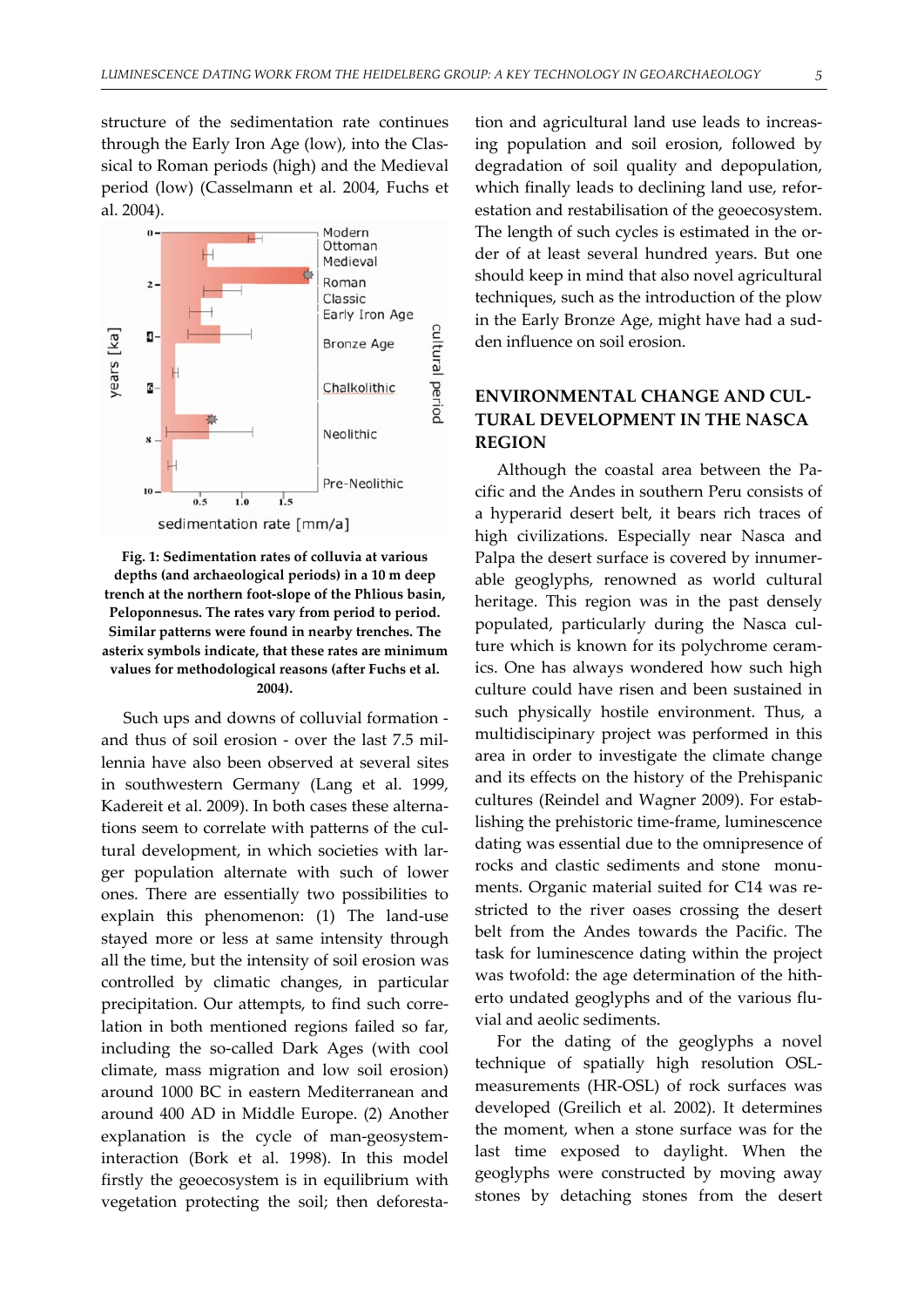pavement and depositing them at the geoglyph rim, the stones became exposed to daylight (Fig. 2). For sampling the rocks were removed at night out of the ground and cores were drilled from the lower, light-shed surface. For quasinondestructive sampling the rocks were put back to their former position and no visible traces were left. The HR‐OSL was measured on quartz and feldspar grains in their original petrographic context. The HR‐OSL ages of granitoid stones sampled on different types of geoglyphs range between 900 and 2200 years and are in good agreement with archaeological and geomorphic reasoning. The results for one of the dated geoglyphs are shown in Fig. 3. Few samples still exhibited geological ages, i.e., the formation of the pediment on which the stones are lying. Possibly they were not moved during daylight. Also later reworking by nature or man is evident from more or less recent age values (Greilich and Wagner 2009).



**Fig. 2: Rim of trapezoid geoglyph PAP379 near Palpa in southern Peru. The trapeze has been constructed by transporting the rocks of the desert pavement towards the rim (arrow), from where the samples for OSL dat‐ ing were collected (photo: Wagner).**

For the landscape reconstruction different types of sediment archives were dated with OSL (Kadereit et al. 2009). (1) *Debris flows* made up from coarse sediments such as pebbles and boulders often fill the mouths of the dry valleys at the Andean foot‐zone. The deposits are at‐ tributed to heavy rainfall. The HR‐OSL tech‐ nique was applied to a dioritc boulder; the ages range between 11.3 and 14 ka, but are equal within error ranges. (2) The desert is widely

covered by *loess,* which was deposited during more humid times, when the coastal desert was regularly influenced by moisture influx from the east.



**Fig. 3: Luminescence (HR‐OSL) ages (in years) of stones (on their lower, light‐protected face) from the geoglyph PAP379. They determine the last exposure of the stones to daylight, and thus the various phases of building the geoglyph (supported by a single C14‐ age on maize). There are few stones showing geomor‐ phological ages or recent exposure (after Greilich and Wagner 2009).**

A then denser vegetation cover combed the dust from the winds. The polymineral fine grains of the loess samples were dated by infra‐ red stimulated luminescence (IRSL). It appears that during the Holocene humid periods of loess accumulation around 9.9, 7.3, 4.2, and perhaps 2.7 ka (only one sample) alternated with drought periods of no loess sedimentation around 8.6, 5.3, and 3.2 ka ago. (3) *Fluvial depos‐ its* along the allochthonous rivers that originate from the high Andes provide fertile river oases amid the desert region. At several locations, samples were taken from river-terrace deposits for coarse‐grain quartz OSL dating. The results reveal insufficient bleaching, so that only maximum ages can be calculated. Yet, sup‐ ported by the results of accompanying C14‐ dating, the dates indicate a period of major flu‐ vial activity during the Little Ice Age (1400‐1700 AD), which is also supported by OSL and 14C dates of debris‐flow deposits at the mouth of a currently dry valley.

Combined with the geomorphic data the OSL as well as C14 ages allow the reconstruc‐ tion of the geomorphic and climatic history, which then can be correlated to the Prehispanic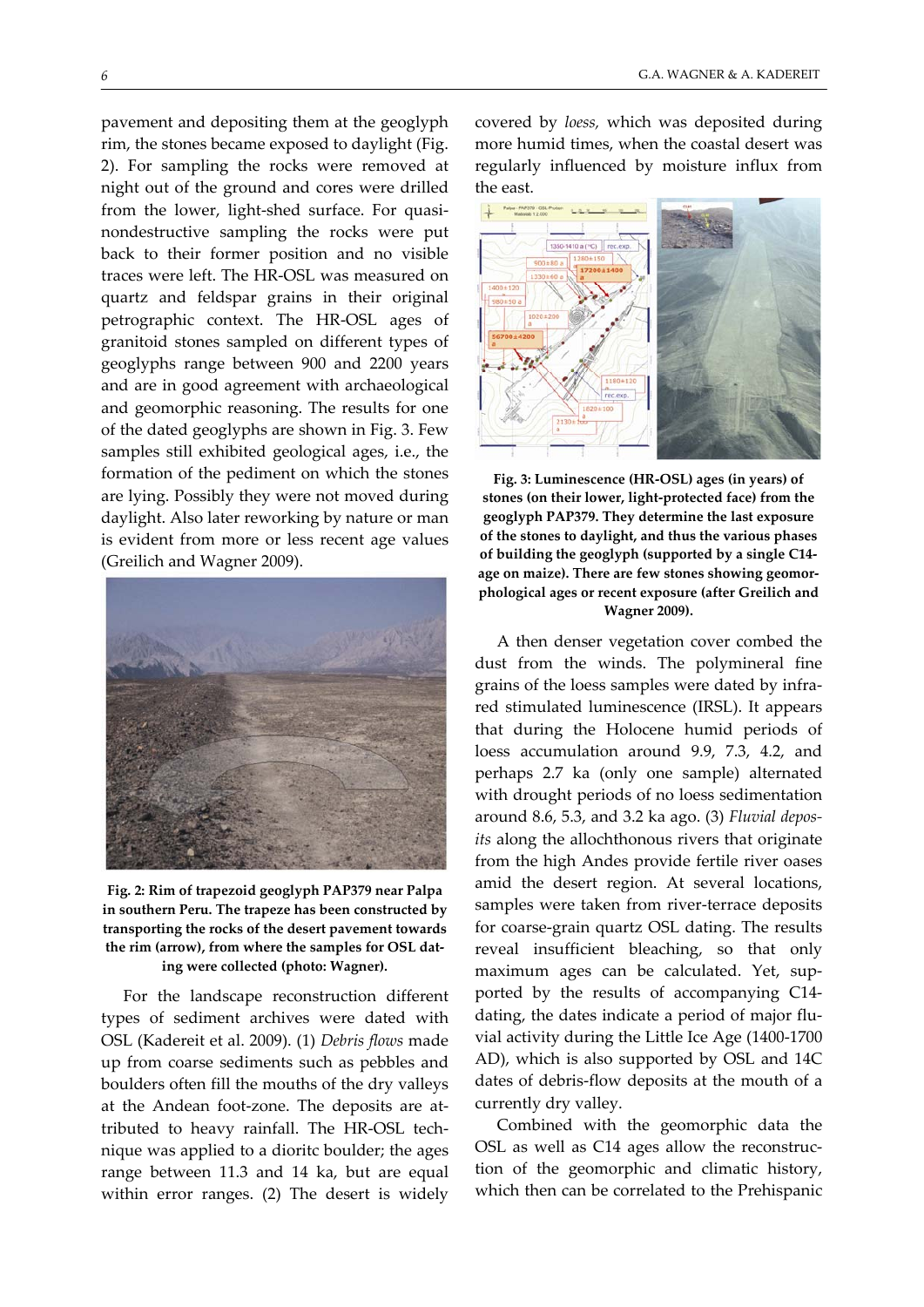cultural development in the Nasca‐Palpa region (Unkel et al. 2007). The loess deposits indicate that in the Holocene the present desert region was grassland until the third millennium BC, followed by gradual aridisation. During the first millennium BC the Paracas civilization de‐ veloped and was replaced after 200 BC by the Nasca civilization. After 200 AD the aridisation accelerated and the Nasca settlements shifted eastwards up the valleys of the Andean foot‐ zone. Shortly after 600 AD the Nasca civiliza‐ tion collapsed. After 1100 AD the aridization trend reversed so that Late Intermediate Period (LIP) people re‐occupied the extending grass‐ land area till the 16th century AD. The Little Ice Age was again very dry so that LIP settlements were abandoned and desert conditions reap‐

peared lasting until today (Unkel et al. 2007, Eitel and Machtle 2009).

#### **CONCLUSION**

The luminescence dating techniques have now advanced to a high methodological level. Thus they can be applied to a large variety of clastic rocks, which are commonly met in geoarchaeological contexts. This enables them to contribute essentially to the solution of im‐ portant archaeological problems concerning the operating space of ancient civilizations. Several geoarchaeological studies (e.g. Eitel 2007) have demonstrated that climatic changes severely affected humans. In some cases they caused cul‐ tural collaps, in others successful response strategies led to even further cultural progress.

### **REFERENCES**

- Bork, H. R., Bork, H., Dalchow, C, Faust, B., Piorr, H. P. and Schatz, T. (1998) Landschaftsentwick‐ lung in Mitteleuropa. Klett‐Perthes, Gotha, 328 p.
- Casselmann, C, Fuchs, M., Ittameier, D., Maran, J. and Wagner, G. A. (2004) Interdisziplinare land‐ schaftsarchaologische Forschungen im Becken von Phlious, 1998‐2002. Archaologischer Anzeiger 2004/1, 1‐57.
- Eitel, B., Hecht, S., Machtle, B., Schukraft, G., Kadereit, K., Wagner, G. A., Kromer, B., Unkel, I. and Reindel, M. (2005) Geoarchaeological evidence from desert loess in the Nazca‐Palpa re‐ gion, southern Peru: Palaeoenvironmental changes and their impact on Pre‐Columbian cultures. Archaeometry 47, 137‐158.
- Eitel, B. (2007) Kulturentwicklung am Wiistenrand ‐ Aridisierung als Anstoss fur fruhgeschichtliche Innovation und Migration. In: G. A. Wagner, (ed): Einfuhrung in die Archaometrie. Sprin‐ ger‐Verlag, Berlin, Heidelberg, New York 2007, 302‐319.
- Eitel, B. and Machtle, B. (2009) Man and environment in the eastern Atacama desert (southern Peru): Holocene climate changes and their impact on Pre-Columbian cultures. In: M. Reindel and G. A. Wagner
- (eds) New Technologies for Archaeology ‐ Multidisciplinary Investigations in Palpa and Nasca, Peru. Springer‐Verlag, Berlin, Heidelberg, New York, 17‐37.
- Fuchs, M., Lang, A. and Wagner, G. A. (2004) The history of soil erosion and landscape degradation in the Phlious basin, NE Peloponnese, Greece. The Holocene 14, 334‐345.
- Fuchs, M. and Wagner, G. A. (2005) The chronostratigraphy and geoarchaeological significance of an alluvial geoarchive: Comparative OSL and AMS<sup>14</sup>C dating results from Greece. Archaeometry 47, 849‐860.
- Greilich, S., Glasmacher, U.A. & Wagner, G. A. (2002): Spatially resolved detection of luminescence: a unique tool for archaeochrometry. Naturwissenschaften 89, 371‐375.
- Greilich, S. and Wagner, G. A. (2009) Light thrown on history ‐ the dating of stone surfaces at the geoglyphs of Palpa using optically stimulated luminescence. In: M. Reindel and G.A. Wagner (eds) New Technologies for Archaeology - Multidisciplinary Investigations in Palpa and Nasca, Peru. Springer‐Verlag, Berlin, Heidelberg, New York, 271‐283.
- Kadereit, A., Greilich, S., Woda, C. and Wagner, G. A. (2009) Cold light from the sediments of a hot desert - How luminescence dating sheds light on the landscape development of the north-